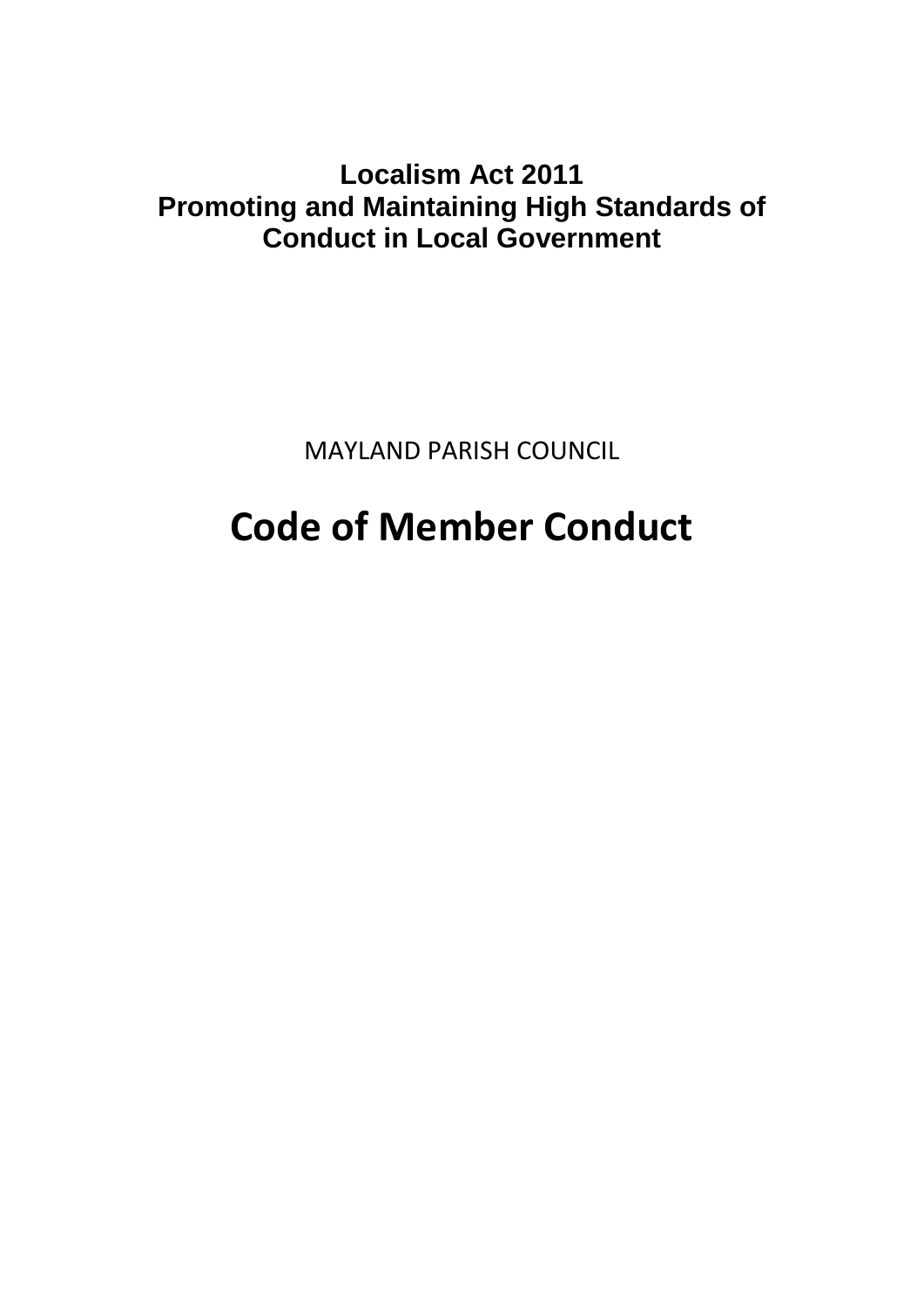#### COUNCILLOR CODE OF CONDUCT

## **PART 1 GENERAL PROVISIONS**

## **Introduction and interpretation**

As a Member you are a representative of Mayland Parish Council ("the Authority") and the public will view you as such. Therefore your actions impact on how the Authority as a whole is viewed and your actions can have both positive and negative impacts on the Authority.

This Code as a whole is consistent with "Nolan Principles" which are set out in Appendix 1 and the provisions of S29(1) Localism Act 2011.

In this Code-

"*meeting*" means any meeting of:

- (a) the Authority
- (b) any of the Authority's committees, sub-committees, joint committees, joint sub-committees or areas committees whether or not the press and public are excluded from the meeting in question by virtue of a resolution of Members
- (c) any briefings by officers and site visits organised by the Authority

"*relevant period*" means the period of 12 months ending with the day on which you give notification to the Authority's monitoring officer of any disclosable pecuniary interests you had at the time of the notification.

"*profit or gain*" includes any payments or benefits in kind which are subject to Income Tax

"beneficial interest" means having an economic benefit as a legal owner or holding it on trust for the beneficial owner, having a right to the income from the land or securities or a share in it or the right to the proceeds of sale or share of part of the proceeds of sale

"*Member*" includes a co-opted member.

## **1. Who does the Code apply to?**

- (1) This Code applies to all Members of the Authority including co-opted members.
- (2) It is your responsibility to comply with the provisions of this Code.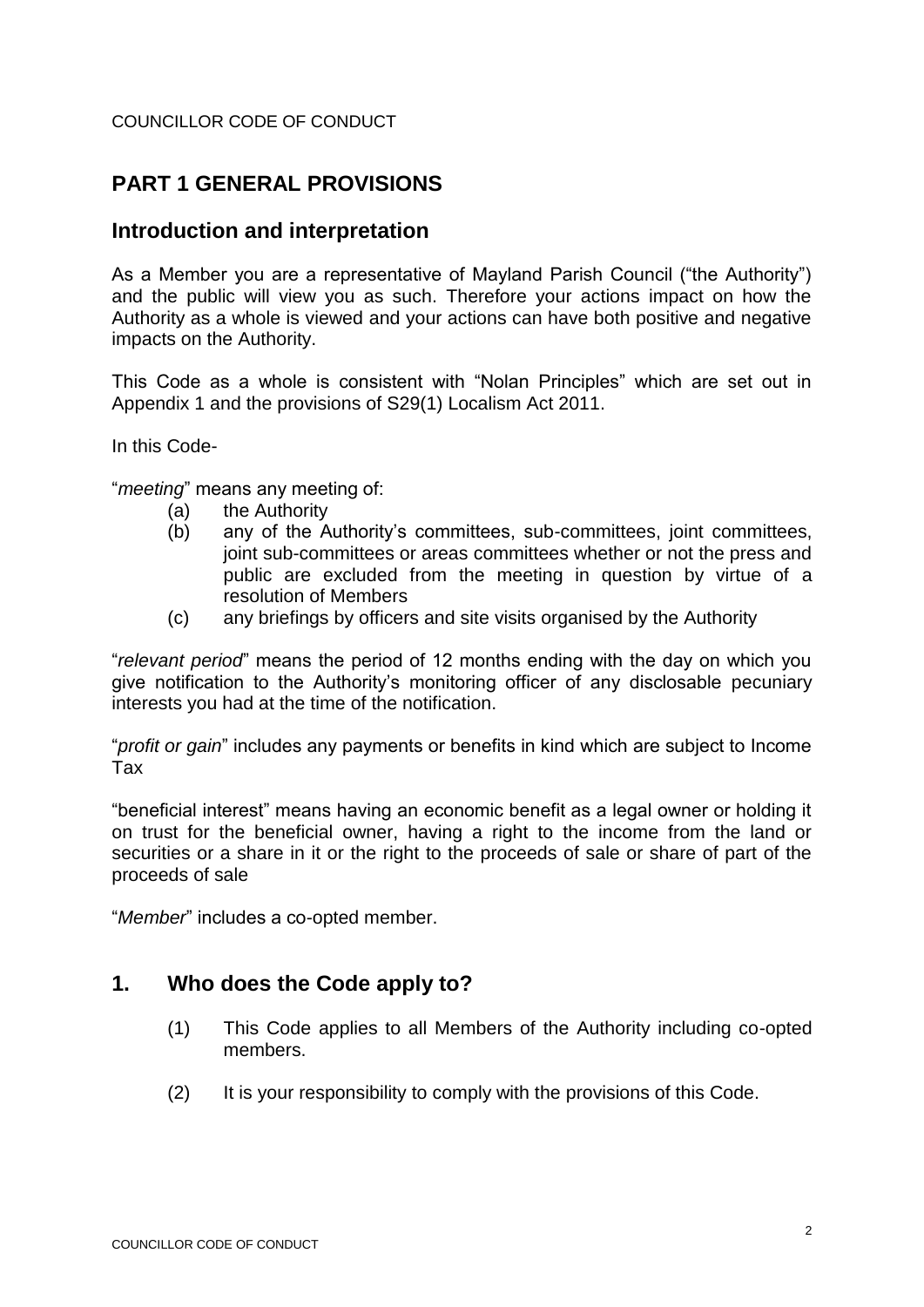## **2. What does the Code apply to?**

- (1) You must comply with this Code whenever you
	- (a) conduct the business of the Authority, or
	- (b) you are acting as a representative of the Authority.
- (2) This Code has effect in relation to your conduct in your official capacity.
- (3) Where you act as a representative of the Authority--
	- (a) on another relevant authority, you must, when acting for that other authority, comply with that other authority's code of conduct; or (b) on any other body, you must, when acting for that other body, comply with the Authority's code of conduct, except and insofar as it conflicts with any other lawful obligations to which that other body may be subject.

## **3. General obligations**

- (1) You must treat others with respect.
- (2) You must uphold the law
- (3) You must not--
	- (a) do anything which may cause the Authority to breach any of the equality enactments;
	- (b) bully any person;
	- (c) intimidate or attempt to intimidate any person who is or is likely to be--
		- (i) a complainant;
		- (ii) a witness; or

(iii) involved in the administration of any investigation or proceedings, in relation to an allegation that a Member (including yourself) has failed to comply with the Authority's code of conduct; or

(d) do anything which compromises or is likely to compromise the impartiality of those who work for, or on behalf of, the Authority.

## **4. Confidential information**

You must not--

- (a) disclose information given to you in confidence by anyone, or information acquired by you which you believe, or ought reasonably to be aware, is of a confidential nature, except where--
	- (i) you have the consent of a person authorised to give it;
	- (ii) you are required by law to do so;
	- (iii) the disclosure is made to a third party for the purpose of obtaining professional advice provided that the third party agrees not to disclose the information to any other person; or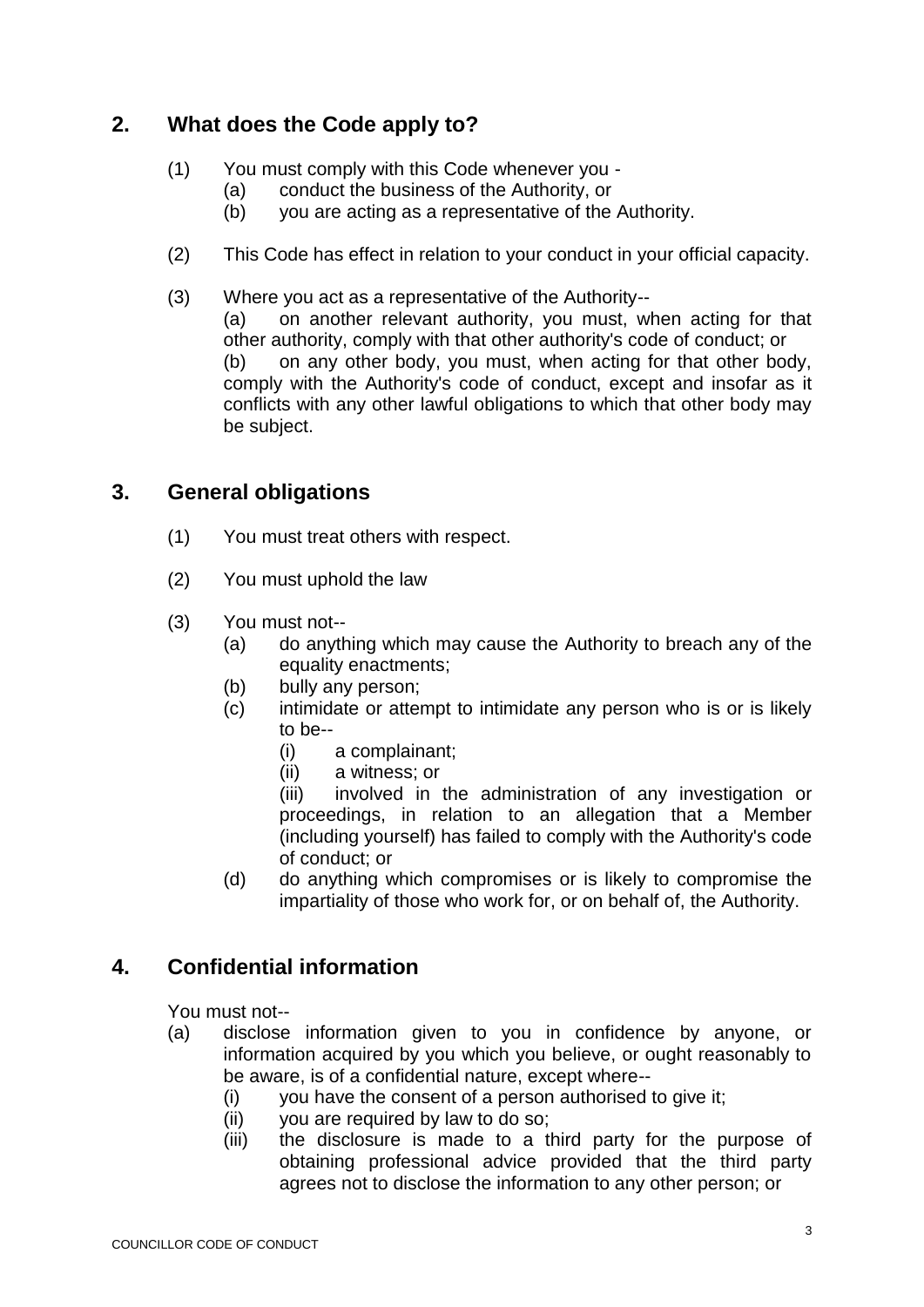- (iv) the disclosure is--
	- (aa) reasonable and in the public interest; and
	- (bb) made in good faith and in compliance with the reasonable requirements of the Authority:
- (b) prevent another person from gaining access to information to which that person is entitled by law.

## **5. Conferring an advantage or disadvantage**

You must--

- (a) not use or attempt to use your position as a Member improperly to confer on or secure for yourself or any other person, an advantage or disadvantage;
- (b) when using or authorising the use by others of the resources of the Authority-
	- (i) act in accordance with the Authority's reasonable requirements;
	- (ii) ensure that such resources are not used improperly for political purposes (including party political purposes);
- (c) have regard to any applicable Local Authority Code of Publicity made under the Local Government Act 1986.

## **PART 2 MEMBERS INTERESTS**

## **6. Disclosable Pecuniary Interests<sup>1</sup>**

- 6.1 You have a Disclosable Pecuniary Interest in any business of the Authority if it is of a description set out in 6.2 below and is either:
	- (a) an interest of yours; or
	- (b) an interest (of which you are aware) of a spouse, civil partner or a person you are living with as a spouse or civil partner ("known as Relevant Persons").
- 6.2 A Pecuniary Interest is an interest which relates to or is likely to affect:
	- (a) any employment, office, trade, profession or vocation carried on by you or a Relevant Person for profit or gain;
	- (b) any payment or provision of any other financial benefit (other than from the Authority) made or provided within the relevant period in respect of any expenses incurred in carrying out your duties as a Member, or towards your election expenses. This includes any payment or financial benefit from a trade union within the meaning of the Trade Union and Labour Relations (Consolidation) Act 1992;

-

<sup>&</sup>lt;sup>1</sup> The Relevant Authorities (Disclosable Pecuniary Interests) Regulations 2012 set out the pecuniary interests specified for the purposes of Chapter 7 of Part 1 Section 30(3) of the Localism Act 2011.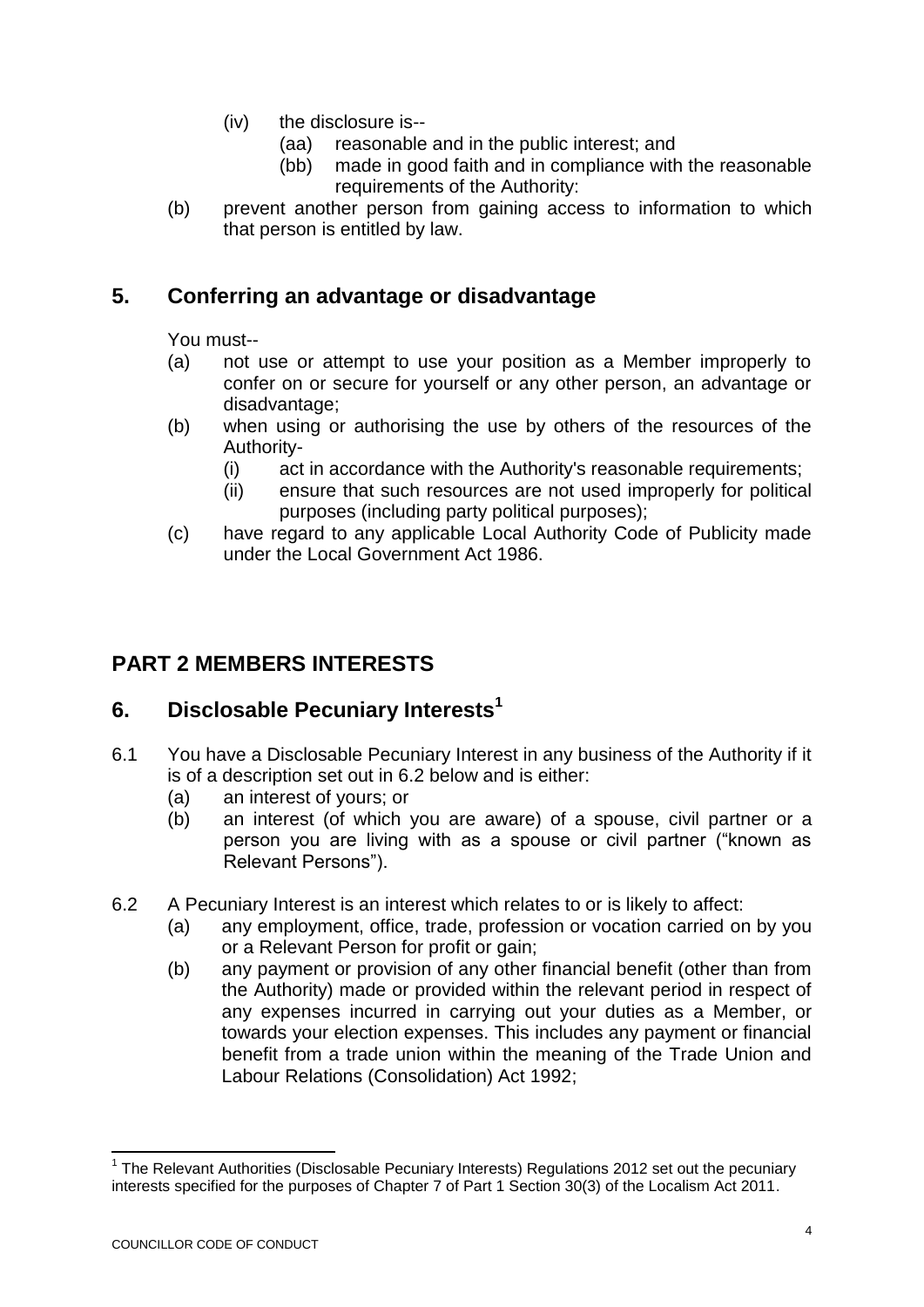- (c) any contract for goods, services or works which has not been fully discharged between you or a Relevant Person and the Authority or a body in which you or they have a beneficial interest;
- (d) a beneficial interest in any land in the Authority's area;
- (e) a licence of any land in the Authority's area (alone or jointly with others) that you or a Relevant Person occupy for a month or longer;
- (f) any tenancy where to your knowledge (a) the landlord is the Authority and (b) the tenant is a body in which you or a Relevant Person has a beneficial interest;
- (g) any beneficial interest in securities of a body where-
	- (i) that body (to your knowledge) has a place of business or land in the area of the Authority and
	- (ii) either:
		- (aa) the total nominal value of the securities exceeds £25,000 or one hundredth of the total issued share capital of that body; or
		- (bb) the beneficial interest exceeds one hundredth of the total issued share capital of the share capital of that body, if of more than one class, the total nominal value of the shares of any one class

## **7. Other Pecuniary Interests**

You have a pecuniary interest in any business of the Authority where it relates to or is likely to affect:

- (a) any person or body who employs or has appointed you;
- (b) any contract for goods, services or works made between the Authority and you or a firm in which you are a partner, a company of which you are a remunerated director, or a person or body of the description specific in paragraph 6.2.(vii) which has been fully discharged within the last 12 months.

#### **8. Non-Pecuniary Interests**

You have a non-pecuniary interest in any business of the Authority where it relates to or is likely to affect-

- (a) any body of which you are a member or in a position of general control or management and to which you are appointed or nominated by the Authority;
- (b) any body-
	- (i) exercising functions of a public nature;
	- (ii) directed to charitable purposes; or
	- (iii) one of whose principal purposes includes the influence of public opinion or policy (including any political party or trade union);

of which you are a member or in a position of general control or management;

(c) the interests of any person from whom you have received a gift or hospitality with an estimated value of at least £50;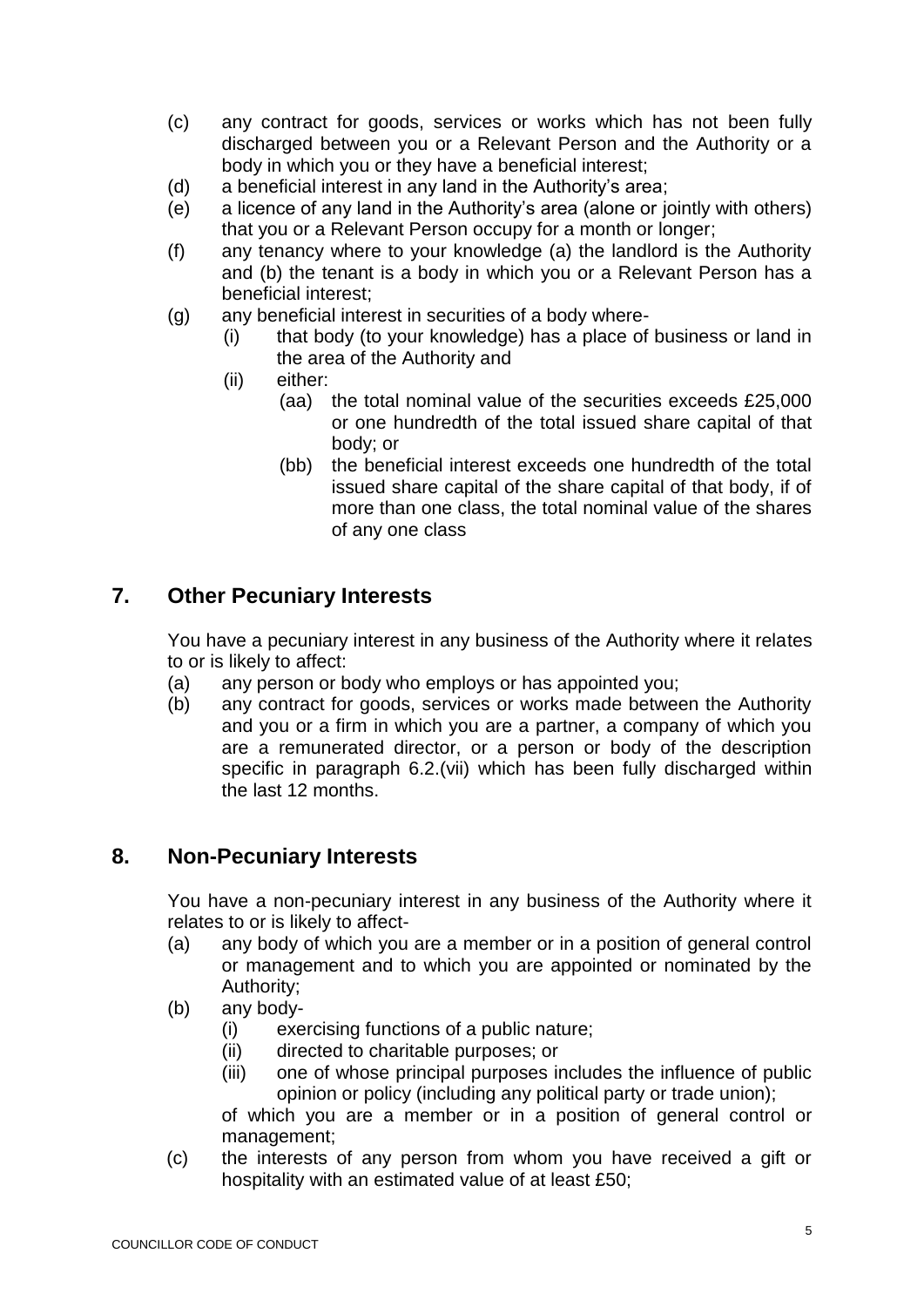- (d) a decision in relation to that business which might reasonably be regarded as affecting your wellbeing or the wellbeing of a relevant person to a greater extent that the majority of:-
	- (i) (in the case of authorities with electoral divisions or wards) other council tax payers, ratepayers or inhabitants of the electoral division or ward, as the case may be, affected by the decision; or
	- (ii) (in all other cases) other council tax payers, ratepayers or inhabitants of the Authority's area.

## **9. Disclosure of Interests (Disclosable Pecuniary Interests, Other Pecuniary Interests and Non-Pecuniary Interests)**

- 9.1 Subject to sub-paragraphs 9.2 to 9.3, where you have a Disclosable Pecuniary Interest, other Pecuniary Interest or Non-Pecuniary Interest in any business of the Authority and you are present at a meeting of the Authority at which the business is considered, you must disclose to that meeting the existence and nature of that interest whether or not such interest is registered on your Register of Interests or for which you have made a pending notification.
- 9.2 Sub-paragraph 9.1 only applies where you are aware or ought reasonably to be aware of the existence of the Relevant Person's Interest.
- 9.3 Where you have an interest in any business of the Authority which would be disclosable by virtue of paragraph 9.1 but by virtue of paragraph 12 (Sensitive Information) details of the interest are not registered in the Authority's published Register of Members' Interests and the interest is a Disclosable Pecuniary Interest you need not disclose the nature of the interest to the meeting

## **10. Effect of Interests on participation**

- 10.1 Disclosable Pecuniary Interests
	- (a) If you are present at a meeting of the Authority or of any committee, sub-committee, joint committee or joint sub-committee of the Authority and you have a Disclosable Pecuniary Interest in any matter to be considered, or being considered, at the meeting and you are aware of that Interest:
		- (i) You must not participate, or participate further, in any discussion of the matter at the meeting, or participate in any vote, or further vote, taken on the matter at the meeting.
		- (ii) You must withdraw from the room or chamber where the meeting considering the business is being held unless you have received a dispensation from the Authority's proper officer.
	- (b) If you have a Disclosable Pecuniary Interest in any business of the Authority you must not seek improperly to influence a decision about that business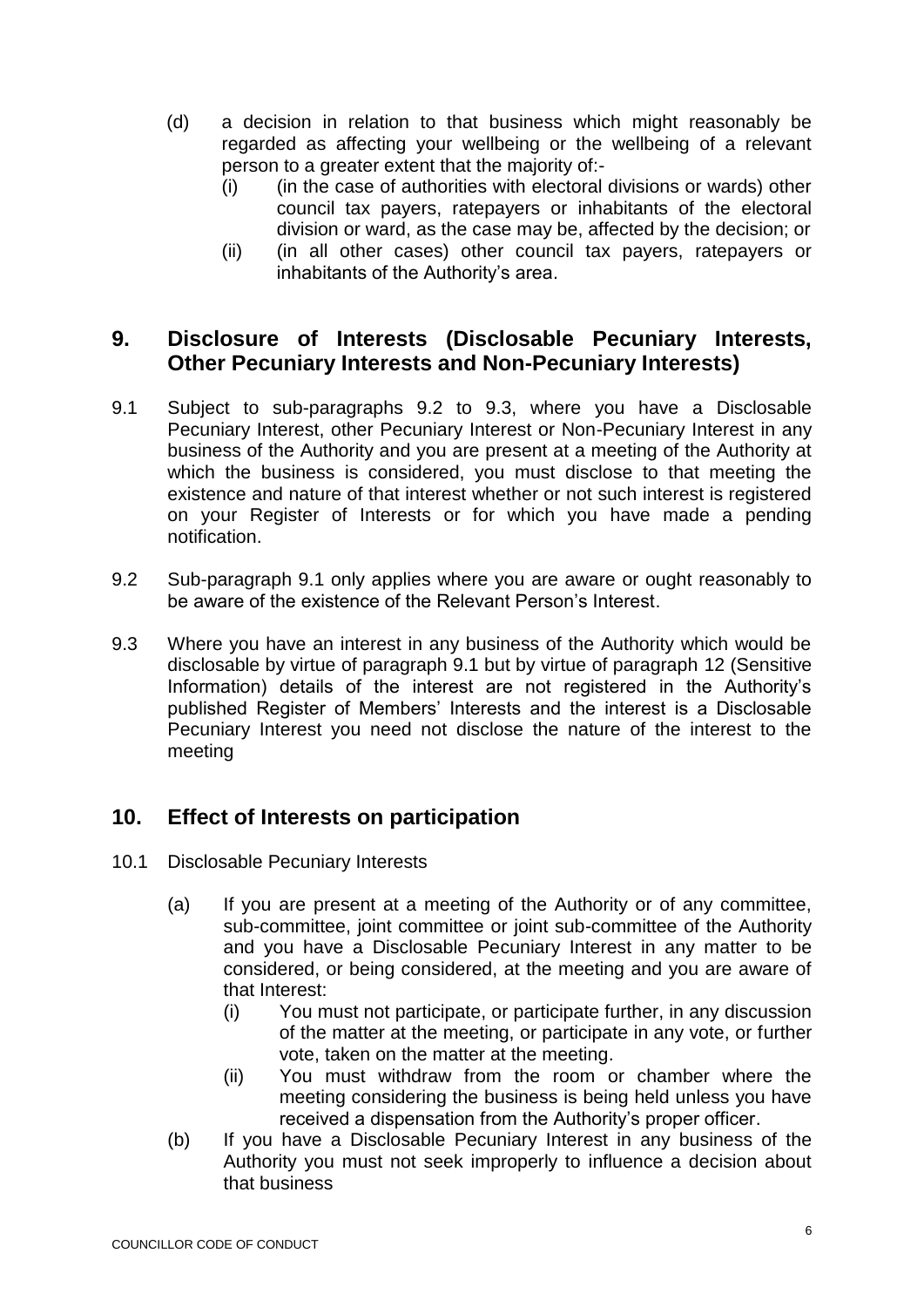#### 10.2 Other Pecuniary Interests

If you have an Other Pecuniary Interest in any business of the Authority which a member of the public with knowledge of the relevant facts would reasonably regard as so significant that it is likely to prejudice your judgement in the public interest and you are present at a meeting of the Authority at which such business is to be considered or is being considered you must:

- (a) disclose the existence and nature of the interest in accordance with paragraph 9.1 (but subject to paragraph 9.3) and
- (b) withdraw from the room or chamber where the meeting considering the business is being held unless you have obtained a dispensation from the Authority's proper officer.

## **PART 3 REGISTER OF MEMBERS INTERESTS**

## **11. Registration of Members' Interests**

Subject to paragraph 12, you must, within 28 days of—

- (a) this Code being adopted by or applied to the Authority; or
- (b) your election, re-election or appointment or re-appointment to office (where that is later), or co-opted onto the Authority

register in the Authority's Register of Members' Interests (maintained by the Monitoring Officer under Section 29(1) of the Localism Act 2011) details of:

- (i) Disclosable Pecuniary Interests as referred to in paragraph 6 that you, your spouse, civil partner or person with whom you live as if they were your spouse or civil partner in so far as you are aware of their interests at that time
- (ii) Pecuniary Interests referred to in paragraph 7 that you have.

Subject to paragraph 12, you must within 28 days of becoming aware of any new Disclosable Pecuniary Interest as referred to in paragraph 6 that you, your spouse, civil partner or person with whom you live as if they were your spouse or civil partner or change to any Disclosable Pecuniary Interest registered under paragraphs 11.(a) (i) or (ii) above by providing written notification to your authority's Monitoring Officer

## **12. Sensitive Information**

12.1 Where you have a Disclosable Pecuniary Interest referred to in paragraph 6 or pecuniary interest referred to in paragraph 7 and the nature of the interest is such that you and the Authority's monitoring officer consider that disclosure of details of the interest could lead to you or a person connected with you being subject to violence or intimidation if the interest is entered in the Authority's Register then copies of the register available for inspection and any published version of the Register should not include details of the interest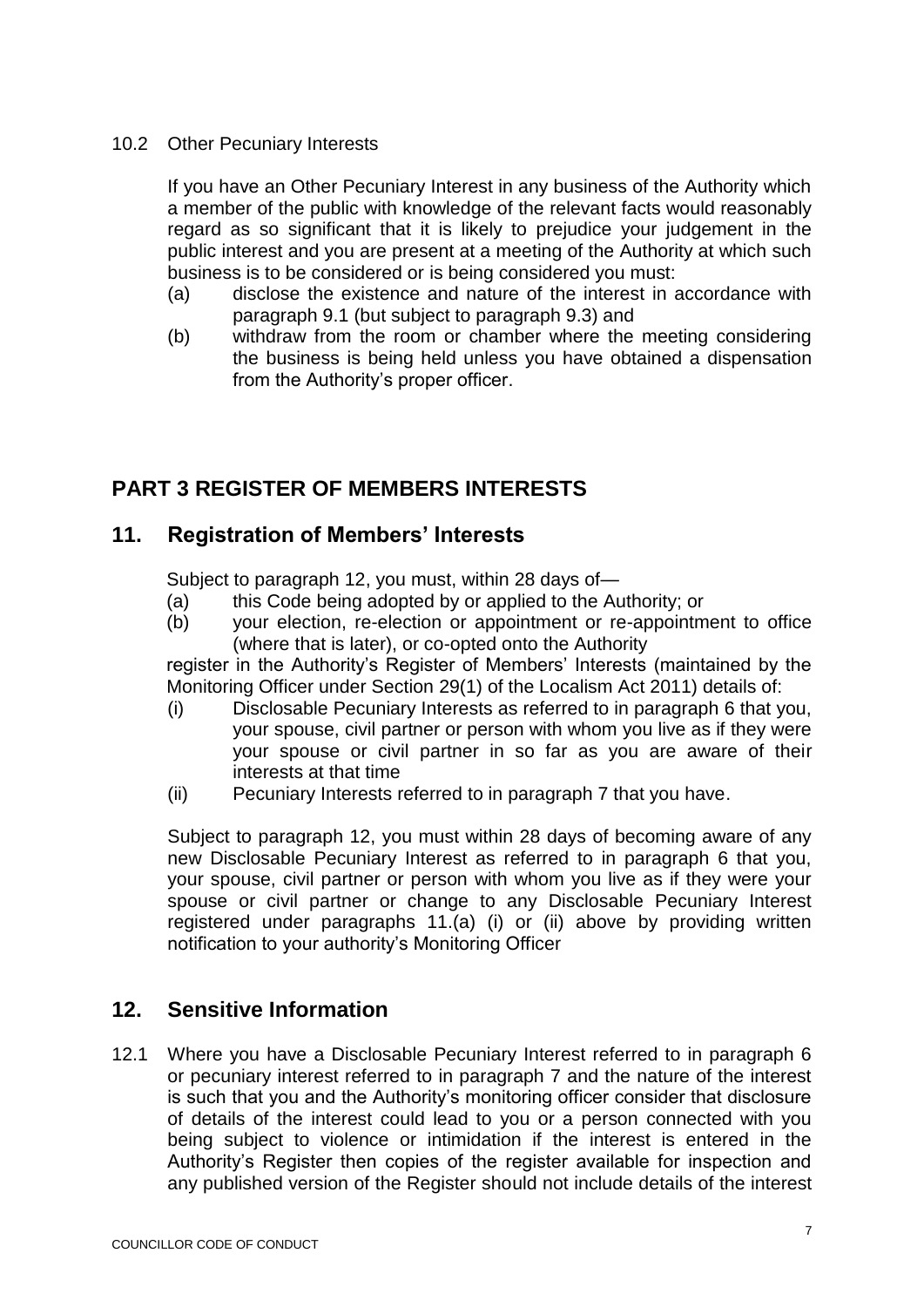but may state that you have an interest details of which are withheld under s32(2) of the Localism Act 2011 and/or this paragraph.

- 12.2 You must, within 28 days of becoming aware of any change of circumstances which means that information excluded under paragraph 12.1 is no longer sensitive information, notify the Authority's monitoring officer
- 12.3 In this Code "sensitive information" means information whose availability for inspection by the public creates, or is likely to create, a serious risk that you or a person who lives with you may be subject to violence or intimidation.

## **13. Register of Gifts and Hospitality**

- 13.1 You must within 28 days of receipt, notify the Authority's monitoring officer in writing of any gift, benefit or hospitality with a value in excess of £50 which you have accepted as a member from any person or body other than the Authority.
- 13.2 The monitoring officer will place your notification on a public register of gifts and hospitality.
- 13.3 This duty to notify the monitoring officer does not apply where the gift, benefit or hospitality comes within any description approved by the Authority for this purpose.